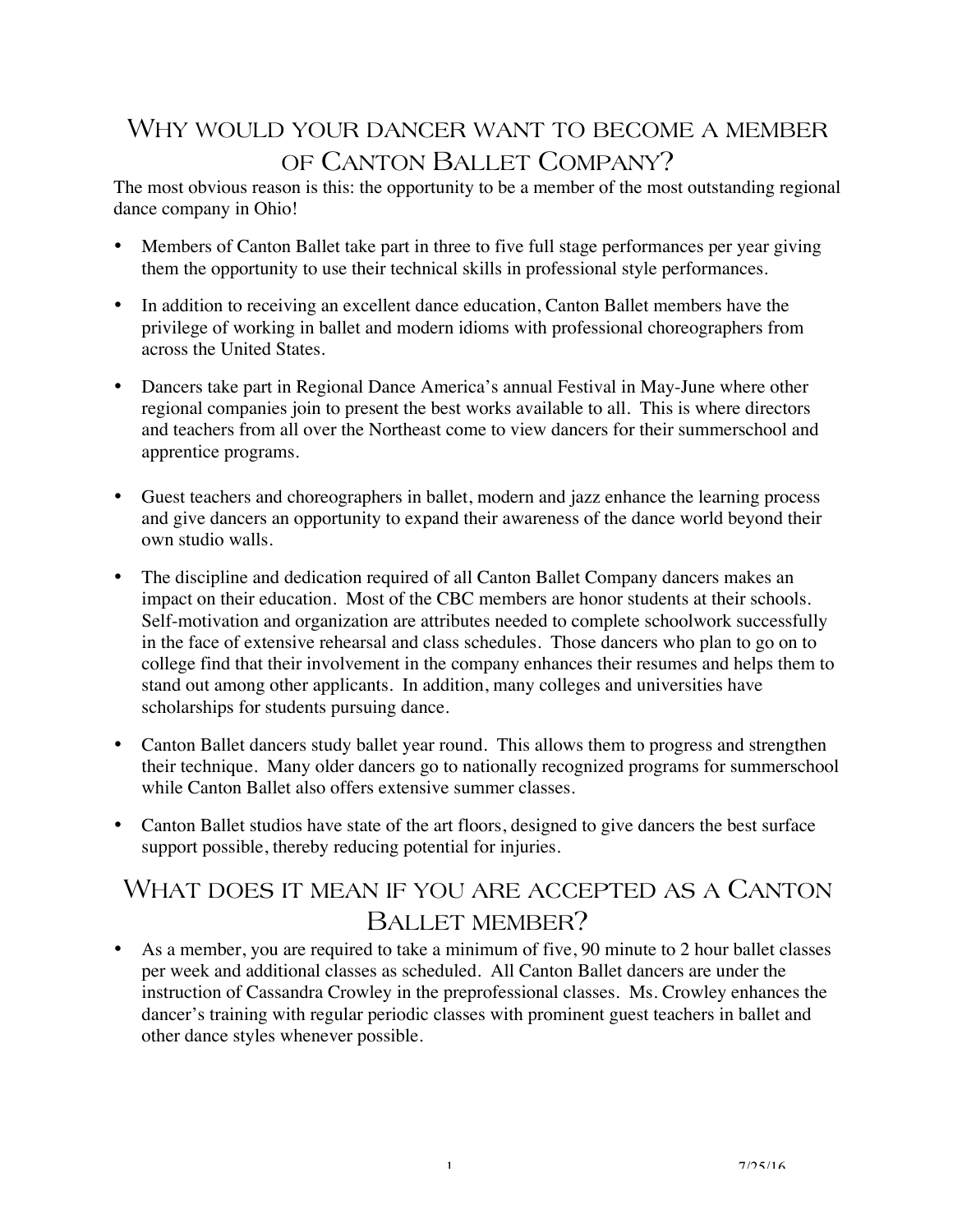- Members are required to attend rehearsals every Saturday 12-4:30 pm and Sunday 1-4:30 pm from September until late May. Additional rehearsals scheduled evenings until 9pm during the week as needed.
- Members are required to study a minimum of five weeks of intensive ballet during the summer. Classes are held at Canton Ballet's studios during the months of June through August. Company dancers and those in Advanced Placement may study locally at School of Canton Ballet or the University of Akron. Having company dancers attend other local ballet schools that train dancers in a completely different method of ballet, would compromise our company style. We work very hard to train the dancers to work together and to look unified onstage. This is a step to further that process. Classes at other local schools with preprofessional companies are not permitted for those who wish to be part of Canton Ballet Company. As always, dancers are encouraged to audition for and attend nationally recognized ballet schools during the summer months.
- Dancers must maintain good academic standing at their school.
- Dancers will miss 8-10 days of school October May in order to do lecture demonstrations for the community and to attend the regional ballet festival.

# HOW DOES HAVING A DANCER IN THE CANTON BALLET COMPANY IMPACT ON PARENTS?

- In the beginning of training, parents have no idea of what they are getting into. If the ballet bug bites your child, it can totally overwhelm all other aspects of their lives. They live, breath and sleep dance. This is wonderful for teenagers because it gives them a sense of purpose, of self-discipline, of self-knowledge as well as a beautiful body to carry them through life. In a world filled with drugs, sex and alcohol and with peer pressure to conform, the teenager can find in ballet a world consumed with other things.
- Dancers spend many hours each day at the ballet studio. Many students come to the studio directly from school and remain until classes finish at 9pm. They bring meals, homework and spend their evenings and weekends "dancing their toes off", far from a TV or the mall. They come home exhausted but exhilarated. In order to spend this much time dancing, they become organized and self motivated to complete their homework as quickly as possible. Most of our dancers are on the honor roll and many have straight "A's".

### WE NEED YOUR HELP TO OFFER THESE THINGS TO YOUR CHILD

- You will be asked to support your dancer and Canton Ballet with your time, energy and finances.
- You are encouraged to join the Barre Association, a parent's group that educates parents; raises money for needed items and helps to provide the volunteer labor behind the scenes.
- Your participation Canton Ballet's fundraising efforts is needed and encouraged.
- You will be responsible for all ballet study fees and for providing your dancer with the necessary dance clothing and shoes.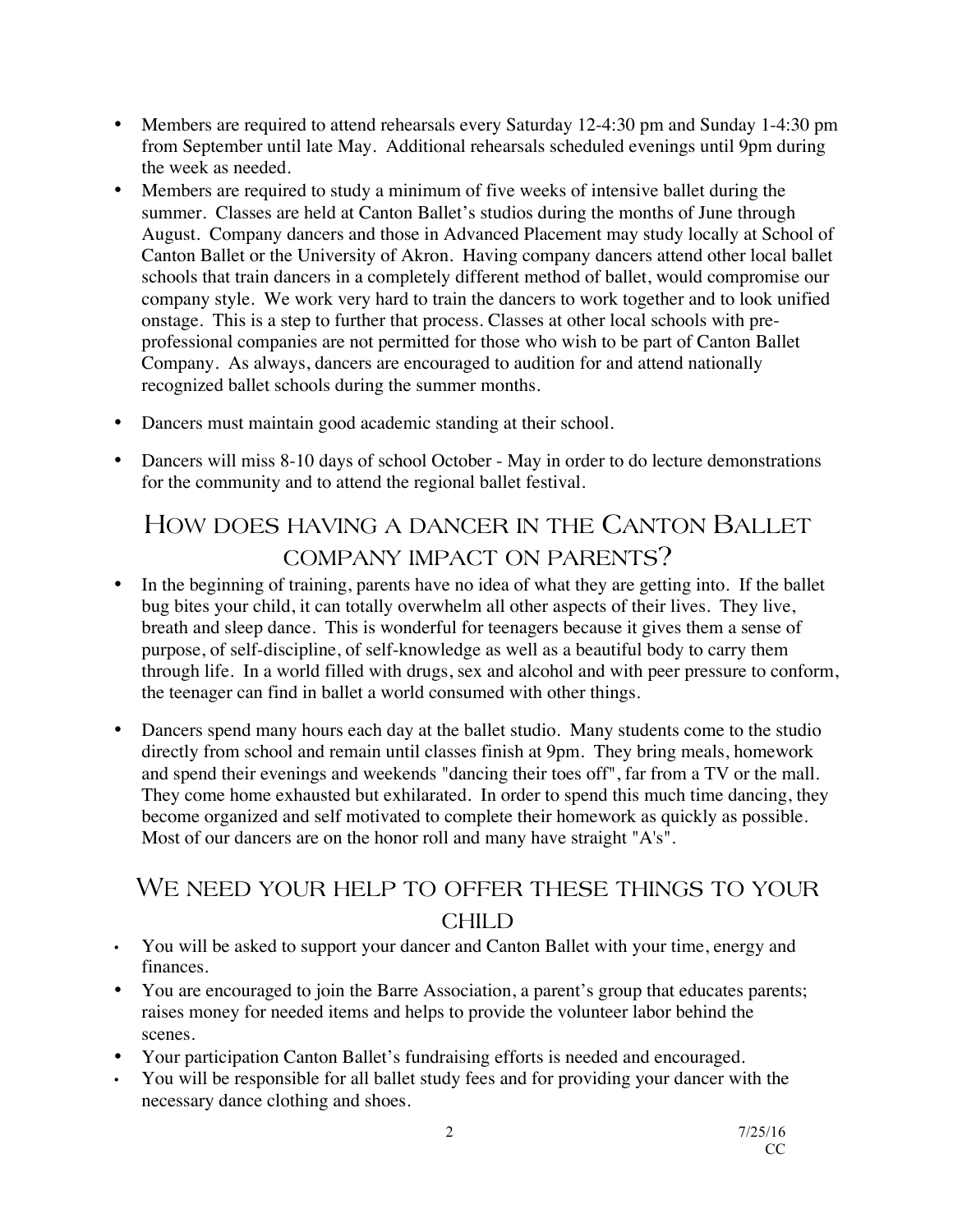- You will be expected to get your dancer to classes and rehearsals on time and to see that your dancer makes up all missed classes due to absence.
- You will be responsible to ensure that your dancer eats correctly so that a strong and healthy body is achieved. Fast food and teen diet crazes must be guarded against and a balanced meal program followed.
- You will be expected to learn as much as possible about the Canton Ballet organization and philosophy to maximize both you and your dancer's experience with the company.
- You are expected to give or assist with cast meals and parties during and following each performance.
- You are expected to help with the Board of Director's annual fundraiser with your time, effort and various types of donations.
- You will be responsible to provide the funds to send your child to the Regional Dance America/Northeast Festival taking place in the late spring/early summer of each year. Chaperones are always needed for this activity and you are encouraged to help.
- You are responsible to provide or arrange transportation for your child to summer School auditions taking place throughout Ohio and Western Pennsylvania between January and April of each year.

## WE WANT TO BE UP FRONT WITH YOU, BECOMING A MEMBER OF THE CANTON BALLET COMPANY IS A SUBSTANTIAL COMMITMENT FOR BOTH THE DANCER AND THEIR FAMILY.

- The decision to accept membership should be thoughtfully considered. Once your dancer agrees to become a member, after auditioning and being invited by Ms. Crowley to join the company, they and you will be asked to sign a contract accepting their position as a member for one year. Once the contract is signed, the dancer is expected to live up to those terms for the dance year. All company members work together toward the goal of attaining the best performances possible from the group.
- The opportunity for you and your dancer to be involved in Canton Ballet could be one of the most significant experiences in your lives, enriching personal growth and experience in the arts. Many parents who have worked with Canton Ballet over the years have credited this experience as having profound impact on their dancer's lives.
- Although these young dancers are all full time students in area schools, their commitment to dance is as professionals. Each dancer signs a contract each year promising to attend all rehearsals; to maintain good grades in school; to participate in a minimum of five classes a week during the school year and five intensive weeks during the summer; to maintain a performance weight; and to conduct himself/herself at all times in a professional manner. Rehearsals are held some weekdays and every Saturday and Sunday, excluding Thanksgiving, Christmas, New Years and Easter, from September through May, for four or more hours per day.